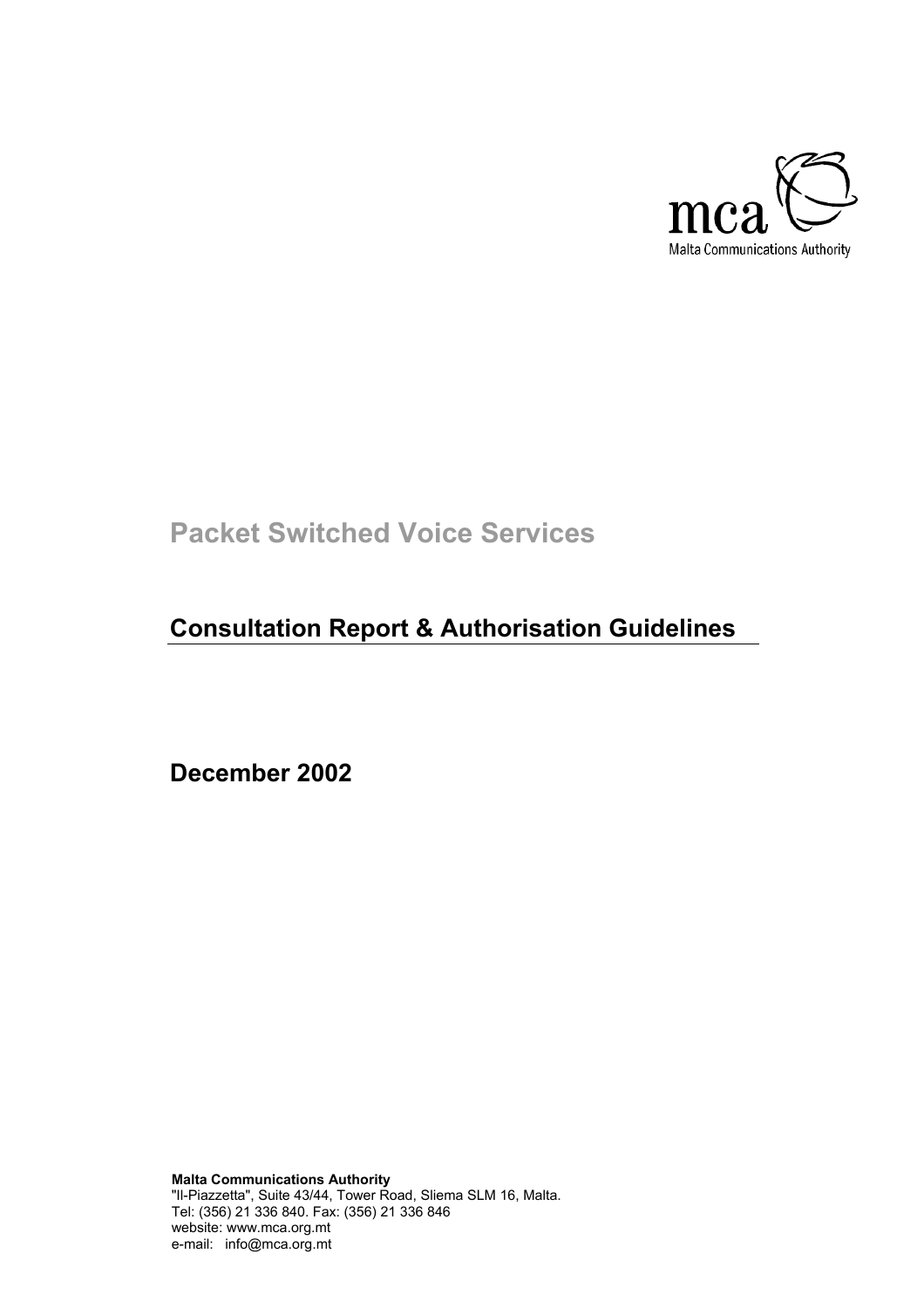## Table of Contents

| Appendix A2 - Authorisation Criteria Establishment Process  19 |  |  |
|----------------------------------------------------------------|--|--|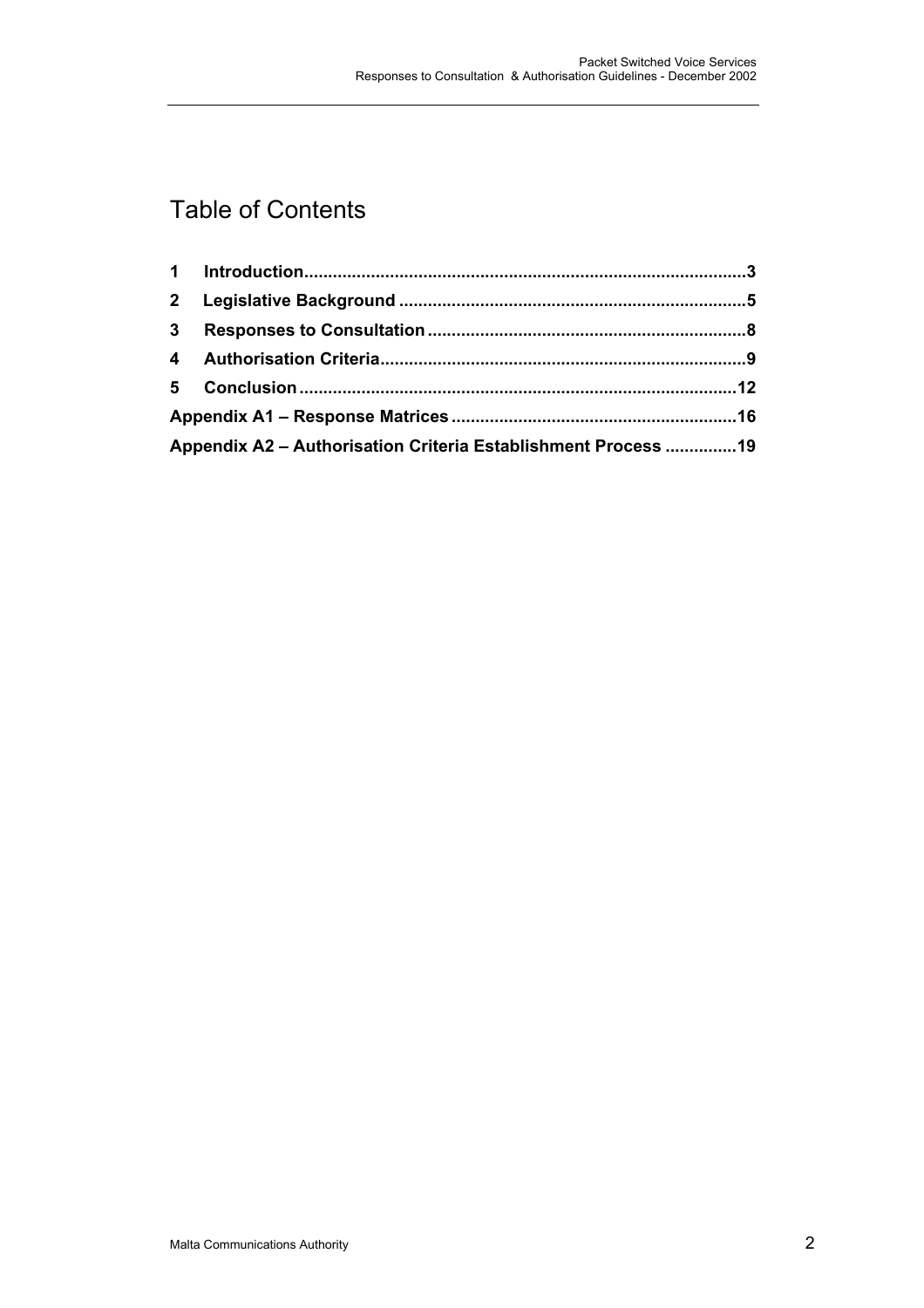#### **1 Introduction**

Packet switched voice services have been available for several years however with the boom in Internet use, increasing interest in this technology and associated applications is evident. Most of this interest is focussed on the possibility of delivering voice traffic using the Internet Protocol – Voice over IP.

Voice over IP (VoIP) provides the ability to send voice calls and faxes over IP-based data networks. Not only can VoIP support telephone-to telephonelinks, through suitable adapters but also voice communications from telephone to PC or from PC to PC. This enables networks' resources to be utilised far more efficiently. Internet Protocol has proven its ability to efficiently integrate voice traffic into the flow of data on IP networks, enabling voice and data services to be delivered to users from a single, multi-service network.

Voice over IP is ready to provide major benefits to all concerned, from service providers, enterprises to consumers. Such benefits include sustainable cost reduction for service providers and enterprises thus resulting in increased revenues. It will also enhance productivity for enterprises, increase choice and cost savings for consumers whilst convergence of voice and data will improve convenience.

The potential benefits of VoIP include integration with multimedia and multiservice applications, something which today's traditional telephone system can struggle to compete with. The ability to link phone calls to web sites and/or e-mails is also expected to prove extremely attractive. New voice service providers can therefore develop product offerings rapidly by utilising new or existing data networks for voice transport.

In a consultative document published earlier this year, the Authority sought to consult with all interested parties about a regulatory regime applicable to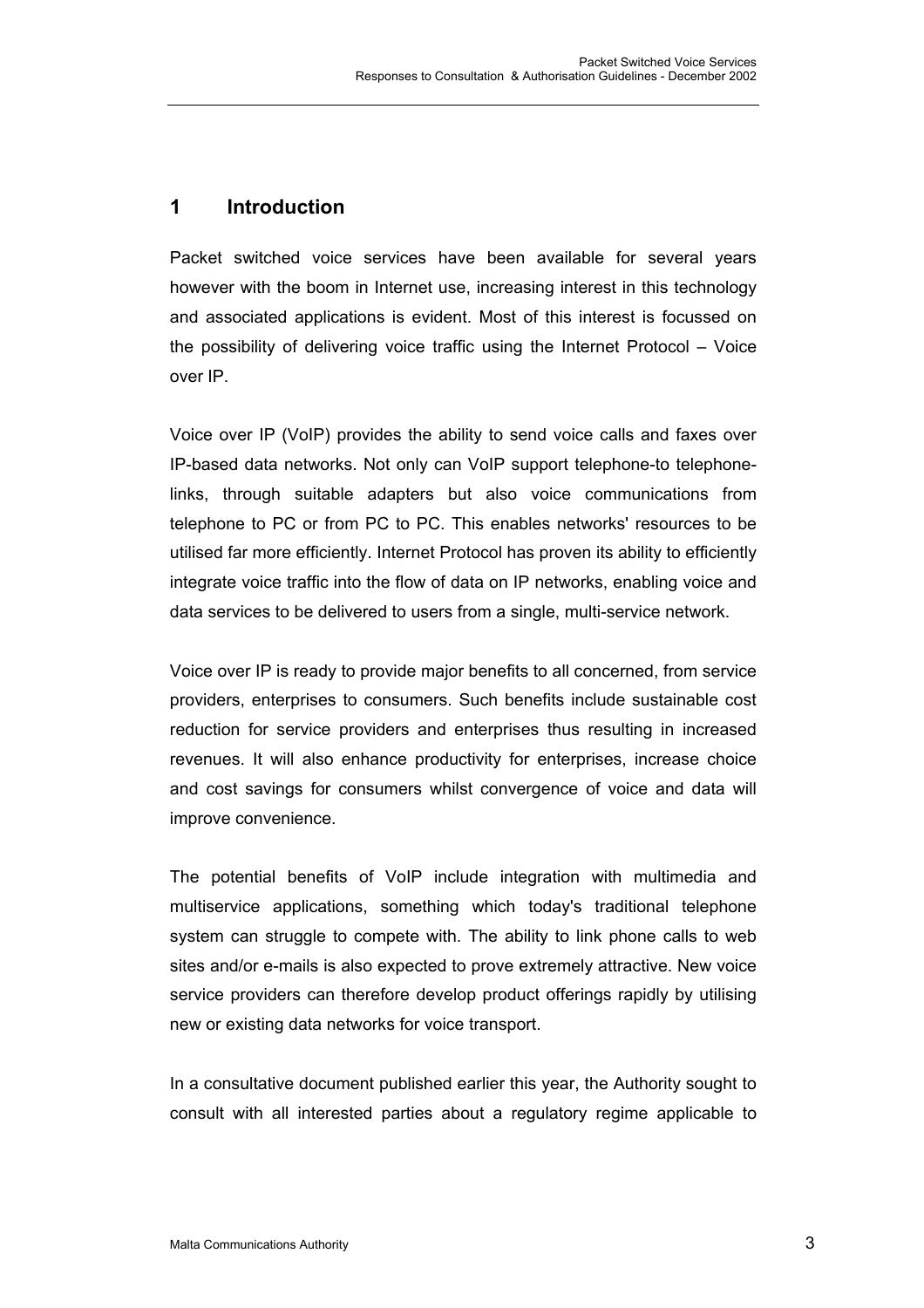packet switched voice services, typified by Voice over IP. This regime has to be congruent with current Maltese legislation as well as European Union guidance that should eventually be adopted.

In the consultative document, the criteria for identifying voice telephony services were listed and a proposed framework for regulating packet switched voice services, where necessary, was proposed. A summation of the responses received is provided here.

This document sets out the criteria that the MCA will apply in determining the appropriate authorisations that will be granted to providers of packet switched voice services once an application is successfully processed.

*This paper is not a legal document and is being published without prejudice to the legal position or the rights and duties of the MCA to regulate the telecommunications market generally.*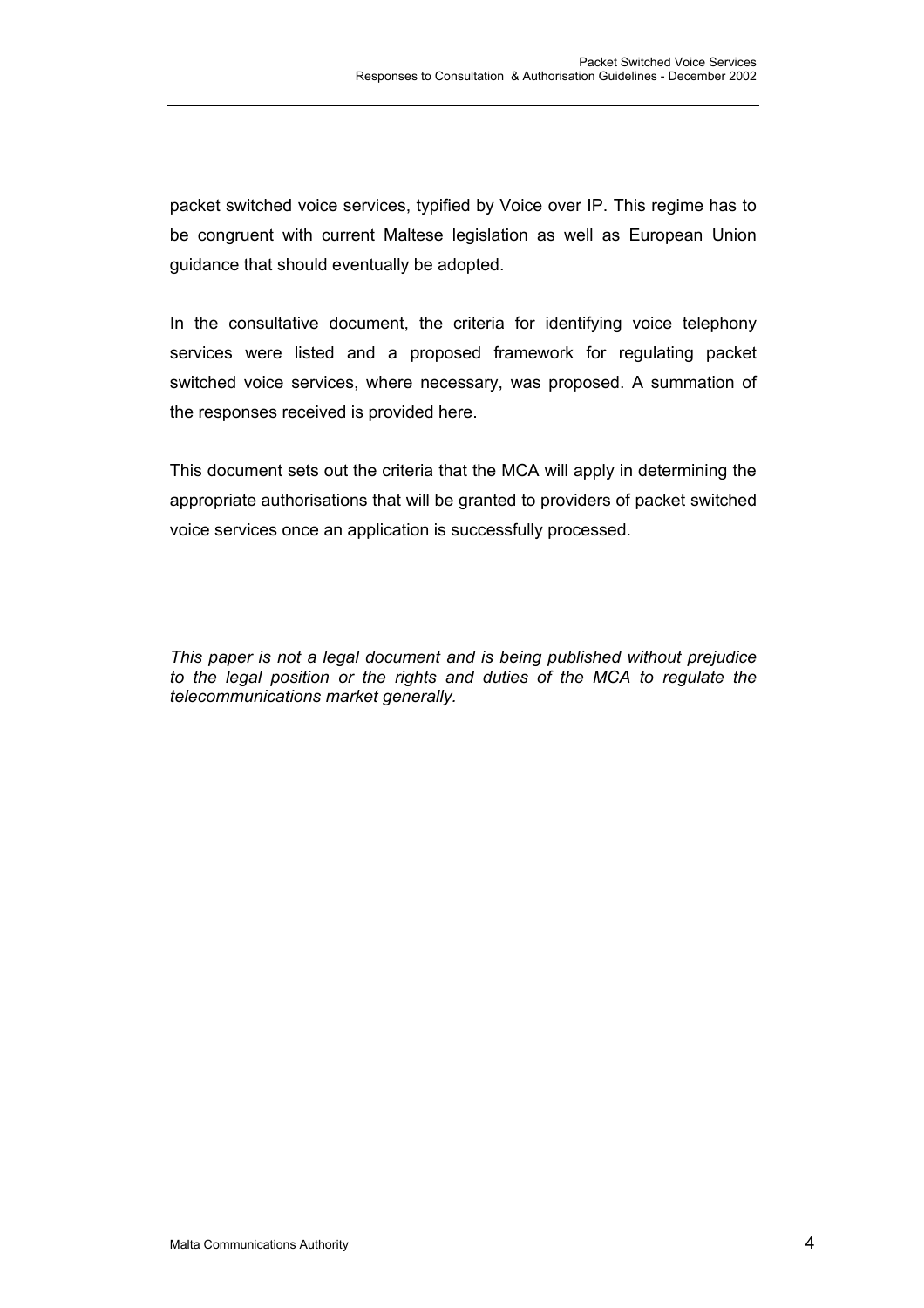### **2 Legislative Background**

The Consultative Document covered the legislative background in detail that will not be duplicated here. However for convenience the criteria that establish the grounds for a service to be considered as Voice telephony are being reproduced. These are

- 1. **Telephony must be the subject of a commercial offer** Commercial should be understood in the common sense of the word, where the transport of voice is provided as a separate commercial activity, i.e. provided against payment and with the intention of making a profit.
- 2. **Telephony must be provided for the public** the service is available to all members of the general public on the same basis
- 3. **Telephony must be provided to and from public switched network termination points** - Between public switched network termination points means that the voice communication service has to connect two network termination points on the PSTN at the same time. These termination points are those defined as subscribers using numbers from the national telephone numbering plan. Consequently, if access to the Internet is obtained via leased circuits for example, the service could never be considered as voice telephony, even if the call terminates on the public switched network.
- 4. **Telephony must involve direct transport and switching of speech in real time** – this implies that to qualify as telephony a, voice service has to have bounded and guaranteed connection intervals.

Voice services over the Internet in general continue to fall outside the definition of voice telephony, except where each of the conditions established above are met.

This means, except in very specific cases where the aforementioned conditions are satisfied, that Internet access/service providers may offer voice on Internet under their current licenses.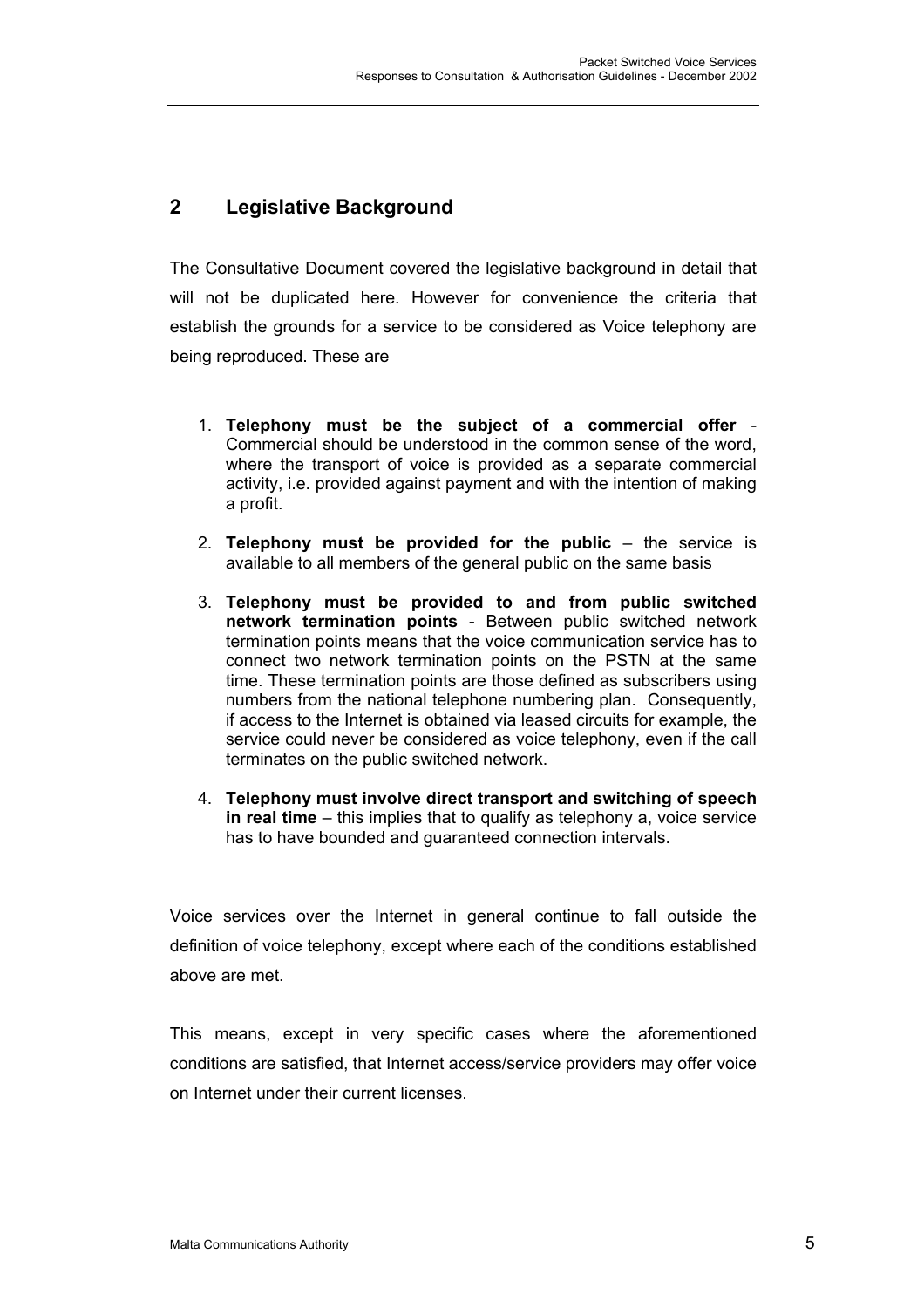Conversely, voice communication services fulfilling the four conditions listed above and appearing as substitutes for voice telephony services provided by traditional means should be regarded as voice telephony and be submitted to the relevant regulatory regime, in consideration of the principle of technological neutrality.

A distinction must be drawn between voice over the Internet protocol (VoIP) and voice over the Internet. The former encompasses all kinds of conveyance of voice using the Internet protocol as a routing and transmission technology. Telecommunications operators increasingly use the Internet Protocol (IP) as a transmission technology for voice services in the core of their networks, as an alternative or a substitute to other transmission technologies such as asynchronous transfer mode (ATM) or synchronous digital hierarchy (SDH). The use of or the migration to IP technology within the core of public switched telephone networks does not affect the regulatory position of the companies concerned, nor require any change in the licences or authorizations under which they operate. The latter is a subset of the former and covers only such voice services that are provided over the public Internet, defined as a network of networks. Since the public Internet operates on a best-effort basis, if a service provider offers a voice service that traverses the public Internet, this service cannot be deemed "real-time" as there are no service quality guarantees.

In 2002, the EU established a new regulatory framework for electronic communications services. This framework must be adopted by member states by July 2003. In the case of Malta's accession to the EU, the framework's provisions would have to be transposed into Maltese legislation, scheduled to occur by the end of 2003. The MCA has recently published its proposal for a migration strategy from the current regime to the new framework via an interim step for electronic communications authorisation.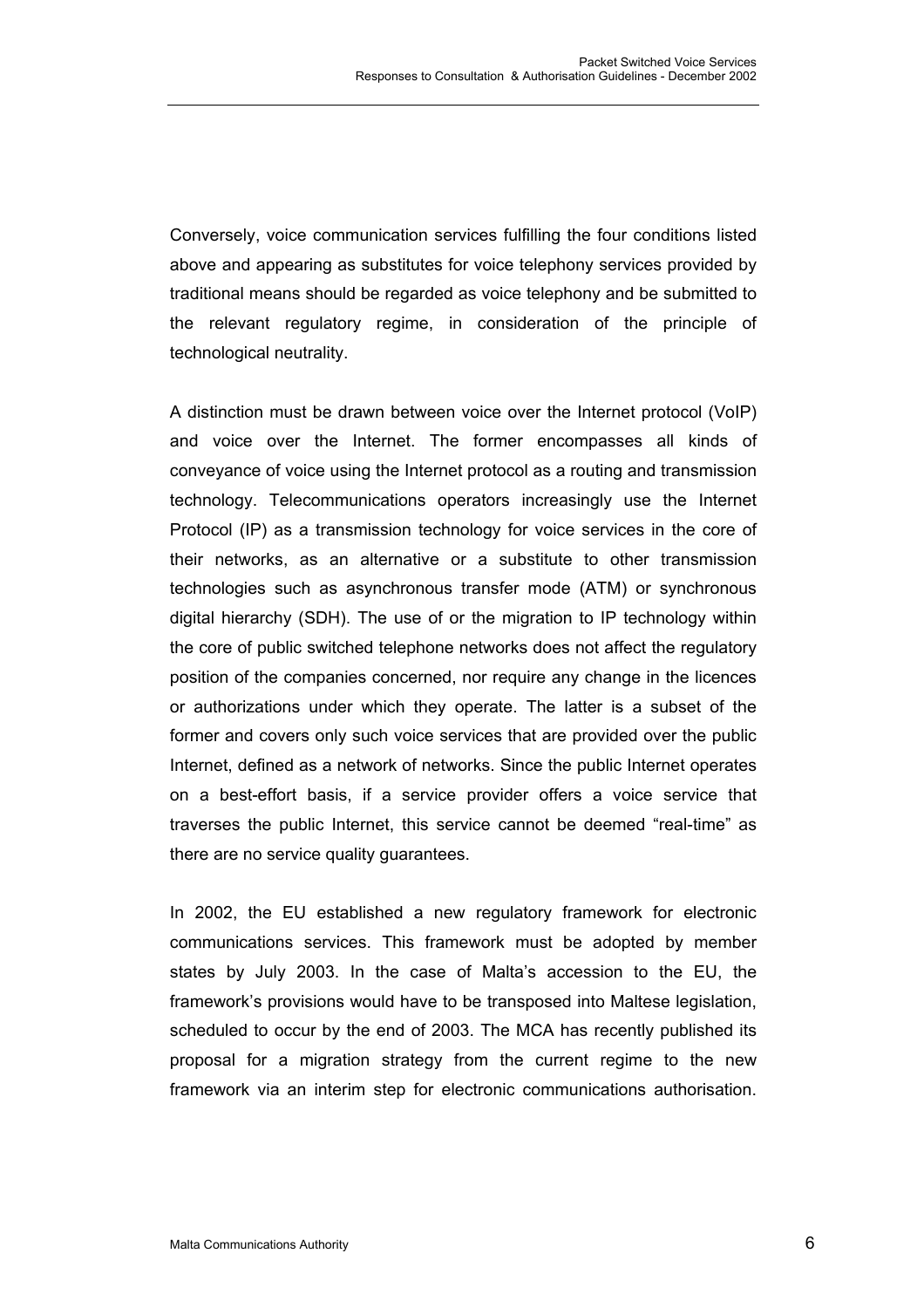For the purposes of these guidelines, the provisions of the new EU regulatory framework, while acting as a desirable target, cannot yet be implemented.

Maltese legislation makes no specific reference to voice over IP. The definition of telephony in Maltese law is similar to that used by the EU and basically requires the same 4 criteria, since it is *"the commercial provision for the public of direct transport of real-time speech through the public switched network or networks such that any user can use equipment connected to a network termination point to communicate with another user connected to another termination point."* 

Under the Telecommunications (Regulation) Act (Cap. 399), no person shall install or operate a telecommunications system or provide a telecommunications service in Malta unless registered as an authorised provider. The licence to operate a telecommunications system or to provide a telecommunications service may be granted in the form of an individual licence or in accordance with a general authorization by the Malta Communications Authority.

The provision of VoIP is clearly a telecommunications service. Therefore these guidelines will establish how the MCA will treat authorisation requests for such services.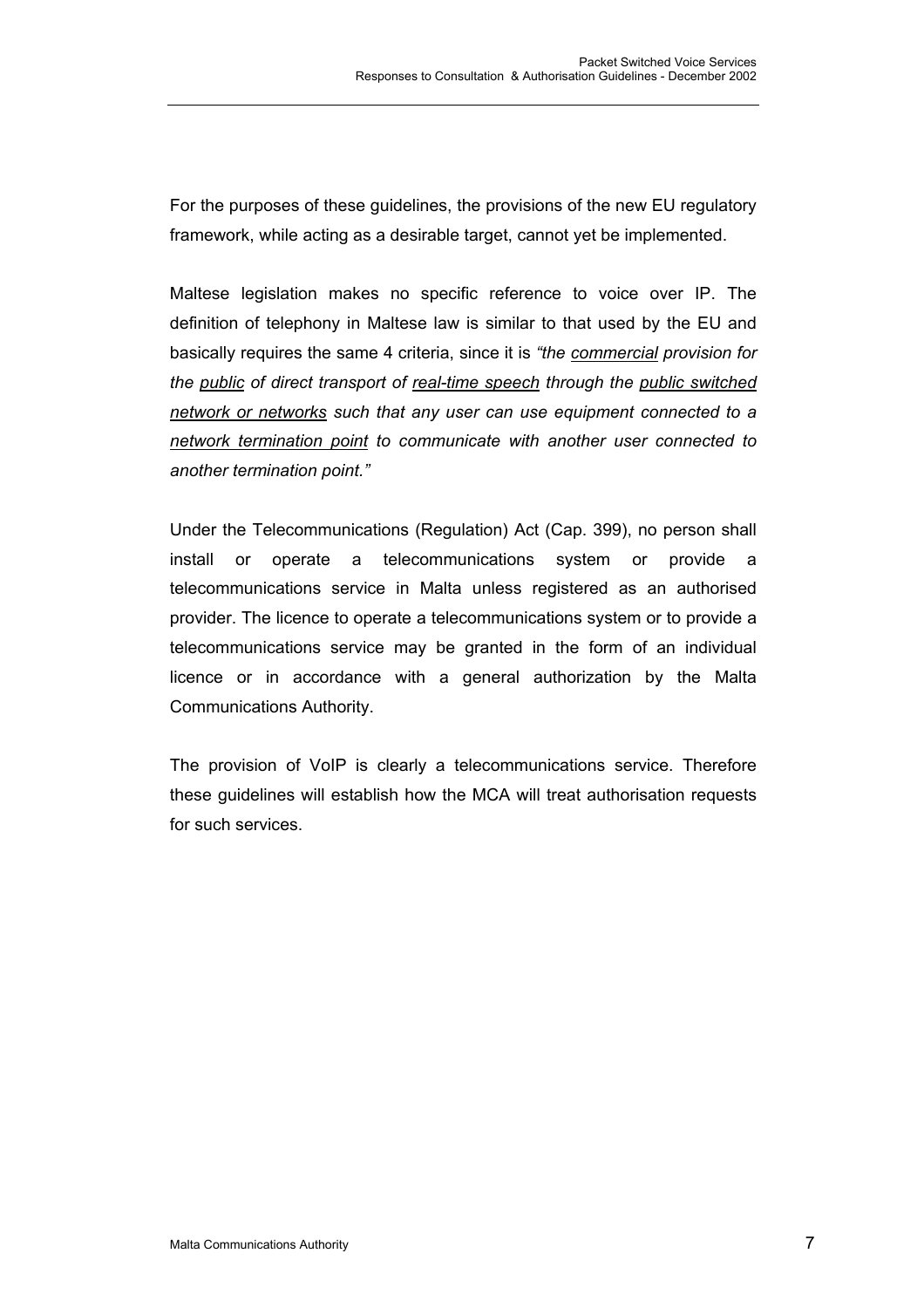### **3 Responses to Consultation**

Initially, the consultation period was set to run until Friday  $1<sup>st</sup>$  November. however, a two-week extension to this deadline was granted after the MCA received two requests for additional time to be made available for responses. Responses were received from:

- Maltacom plc
- Central Information Management Unit (CIMU)
- Melita Cable plc
- Euroweb Ltd.
- Vodafone Malta Ltd.

Informal comments were also received from several other parties, including several Internet Service Providers and some prospective new market entrants. The MCA would like to thank all respondents for their valuable input.

Broadly speaking, with the notable exception of Maltacom plc, all responses were favourable and expressed agreement with the principles outlined in the consultative document. The fact that the great majority of respondents were positive in their assessment led the MCA to base the compilation of these guidelines on the principles expounded in the consultative document.

Matrices of the questions asked in the document and a summation of the various responses are provided in **Appendix A1**.

Complete responses considered not to contain confidential information will be posted on the MCA website.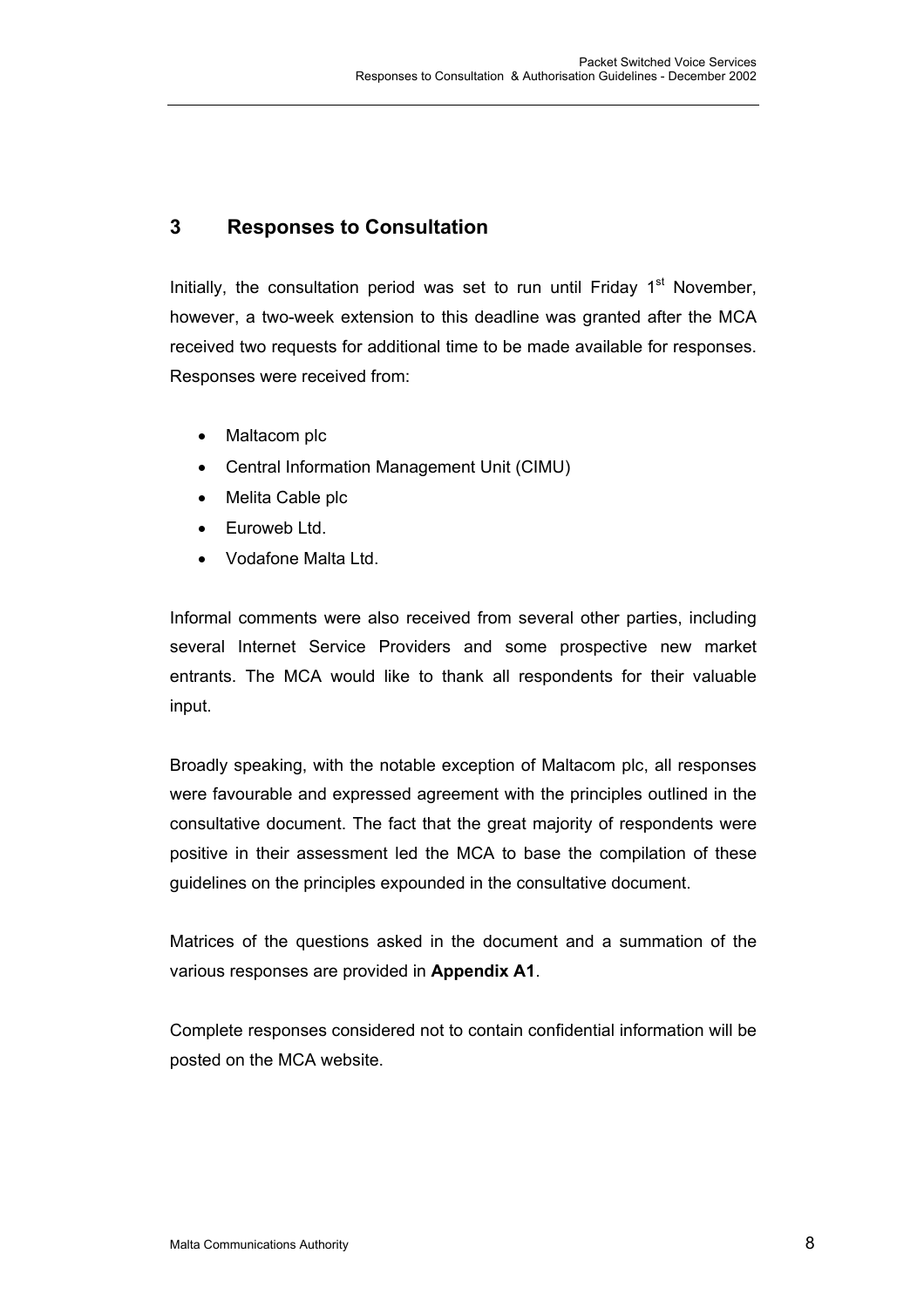#### **4 Authorisation Criteria**

The one key determination that must be made is whether the packetswitched voice service can be classified as "voice telephony" or not. In order to achieve this, the MCA has decided to apply the operant criteria described earlier in this document.

A service determined to be "voice telephony" needs to be treated differently from an authorisation standpoint in comparison to a service that is categorised as "data".

**Appendix A2** provides a chart that pictorially depicts the categorisation process. This shall now be explained in detail.

#### 1. *Availability to General Public:*

Upon receipt of an application for authorisation, the MCA shall determine whether that service is to be made available to the general public. If this is the case, then the categorisation process continues since the first of the 4 listed criteria would be satisfied. If the service is not publicly available then inherently it cannot be classified as voice telephony.

#### 2. *Commercial Offering:*

Analysis of the commercial aspect of the offer will be carried out. If this criterion is met, further categorisation is required and authorisation from the MCA must be sought.

#### 3. *Use of PSTN end-points:*

If the voice service originates AND terminates on a PSTN end-point (i.e. a fixed line telephone), then the third criterion will be met. If this criterion does not apply, then the service cannot be considered a voice service. Therefore, since the service uses data packets for transportation, it can only be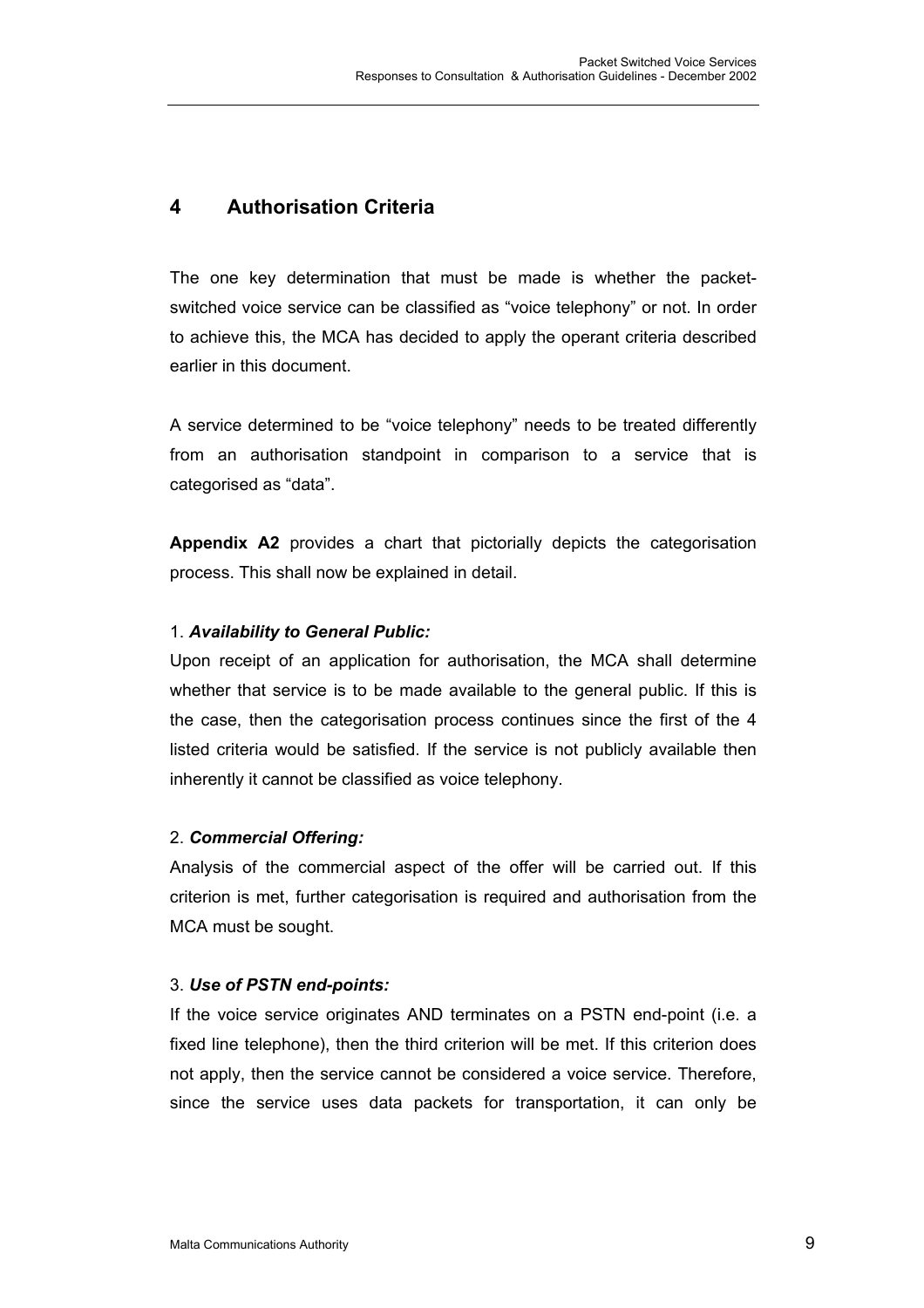considered a data service. In the case of VoIP, the Internet Protocol is used. Internet services can only be delivered by a duly authorised Internet or Other Data Networks Service Provider licensed under Legal Notice 170/1999 (amended by Legal Notice 223/2000). An organisation wishing to provide voice service that are categorised only as data would therefore need to seek appropriate authorisation from the MCA. The terms and conditions associated with a license to operate as an Internet or Other Data Networks service provider are listed in the relevant legal notice and sample license.

#### 4. *Real-Time Operation:*

The service offered cannot be considered to be a real-time service if the data packets containing the voice information traverse the public Internet. This world wide network was not designed to provide consistent quality of service and so there can be no guarantees afforded as to the delay, latency, jitter or availability of any packetised voice communications passing through it. If the service in question does traverse the public Internet then this criterion cannot be met and hence it cannot be classified as voice telephony. On the other hand, it could be conceivable that a VoIP service uses private leased circuits or virtual private networks with clearly defined and bounded service levels and quality that would meet the real-time criteria.

The service could only potentially be classified as "voice telephony" if ALL four criteria are met. Even so, it would be important to distinguish between voice services that are PSTN-equivalent and those that are not. It would not be equitable to impose the same terms and conditions on the two service types. Hence a service that met all four criteria listed above but which also meets ANY of the following would be considered by the MCA to be a voice telephony service. If the service

- is marketed as a substitute for PSTN voice services,
- appears to a user to be a substitute for the PSTN *or*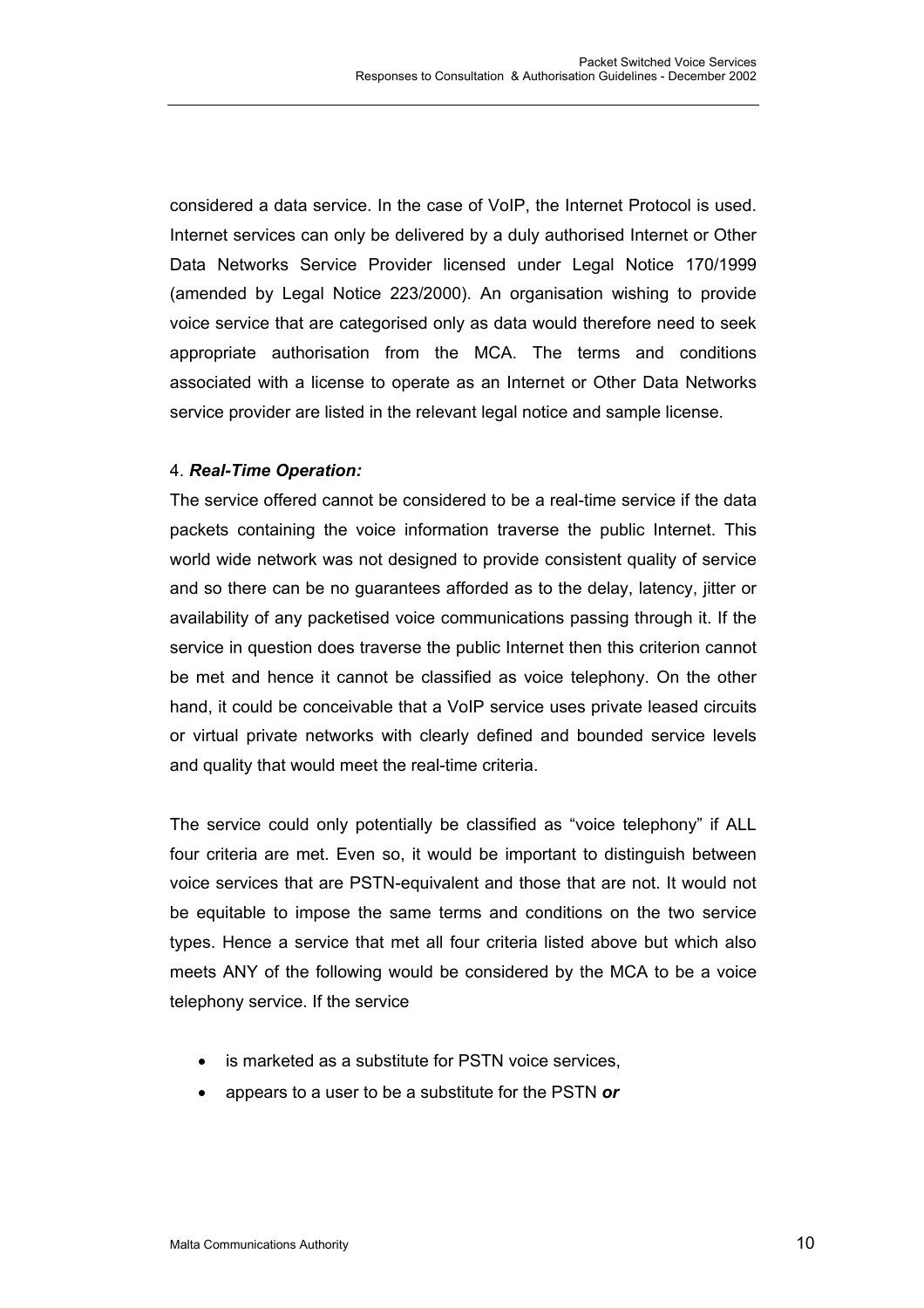• is the user's sole means of access to the PSTN

then the MCA will consider the service to be "publicly available voice telephony" and will be regulated accordingly under a new authorisation that is being proposed and which is expected to come into force early in 2003. The terms and conditions associated with this service type will be listed under an eventual amendment to Legal Notice 151/2000.

Clearly, any operator wishing to provide packet switched voice services over a system that requires licensing under the Telecommunications Services (General) Regulations 2000 (LN 151/2000) or Telecommunications (Regulation) Act - Cable Systems 2001 (LN 167/2001), would first have to be appropriately licensed prior to becoming eligible for authorisation to provide a voice telephony service.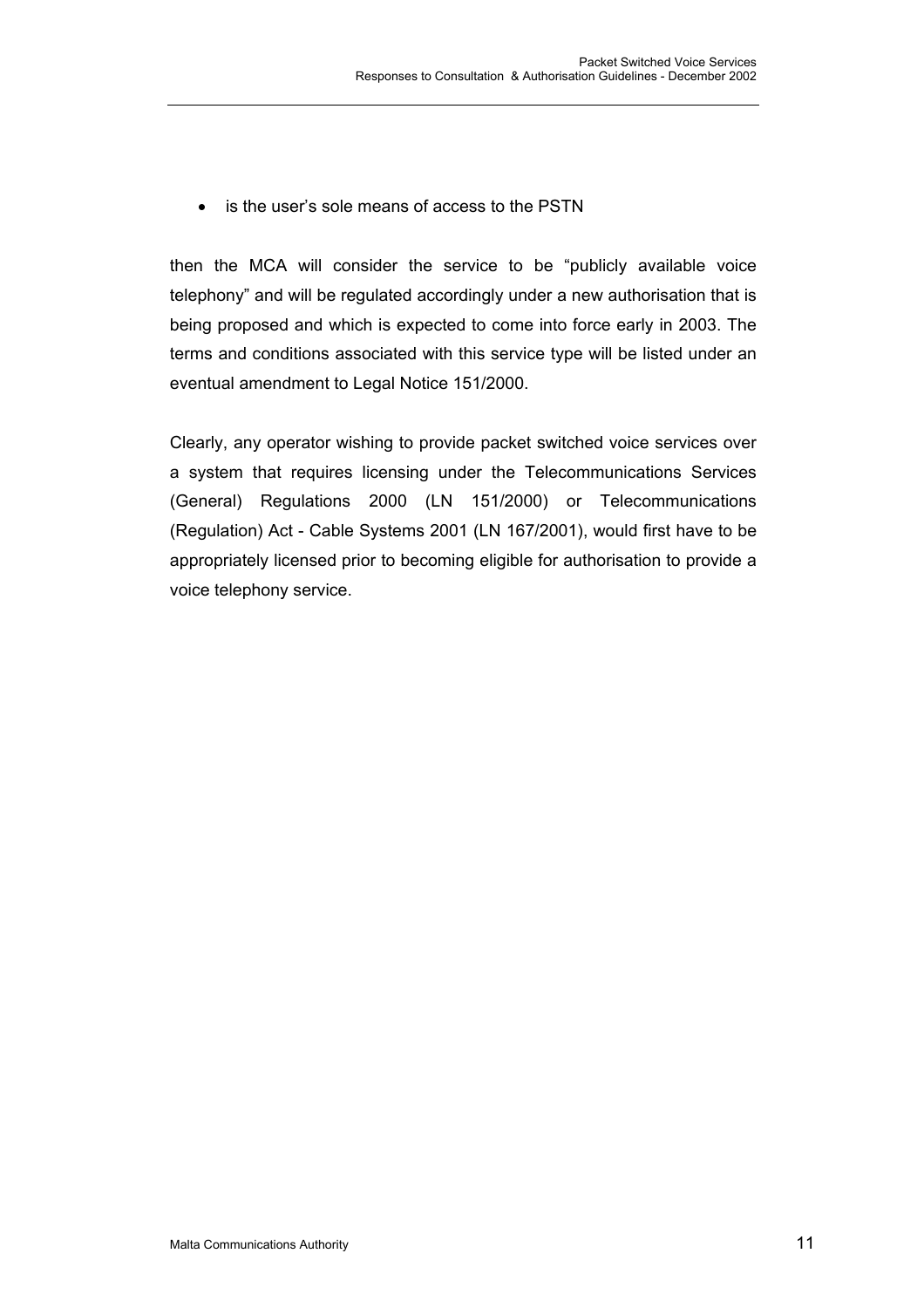### **5 Conclusion**

The MCA considers that a VoIP service should only be regulated *as public voice telephony if any of the following conditions apply*:

- The service is described and marketed as a substitute for the Public Switched Telecommunications Network (PSTN) voice services; or
- The service appears to the customer to be a substitute for public voice telephony; or
- The service provides the customer's sole means of access to the traditional circuit switched PSTN.

Clearly, the above will only be applicable in cases where ALL four criteria listed in local and European law regarding the classification of telephony apply. Where a service is considered to be public voice telephony, the relevant obligatory requirements will have to be met. For example, these include requirements to provide access to emergency services, directory enquires and operator services. A new license covering "publicly available voice telephony service" is being proposed and this will be described in an amendment to LN 151/2000.

However, where a VoIP service is clearly being offered as an addition to the traditional circuit switched PSTN voice telephony service or as a secondary service, it is likely not to be considered as public voice telephony.

In the case where a service provider wishes to provide an indirect access service using a carrier-selection code or prefix over an IP network or the Internet, then for reasons of interconnection to a dominant market position (DMP), or other, operator, a voice telephony service authorisation would be required.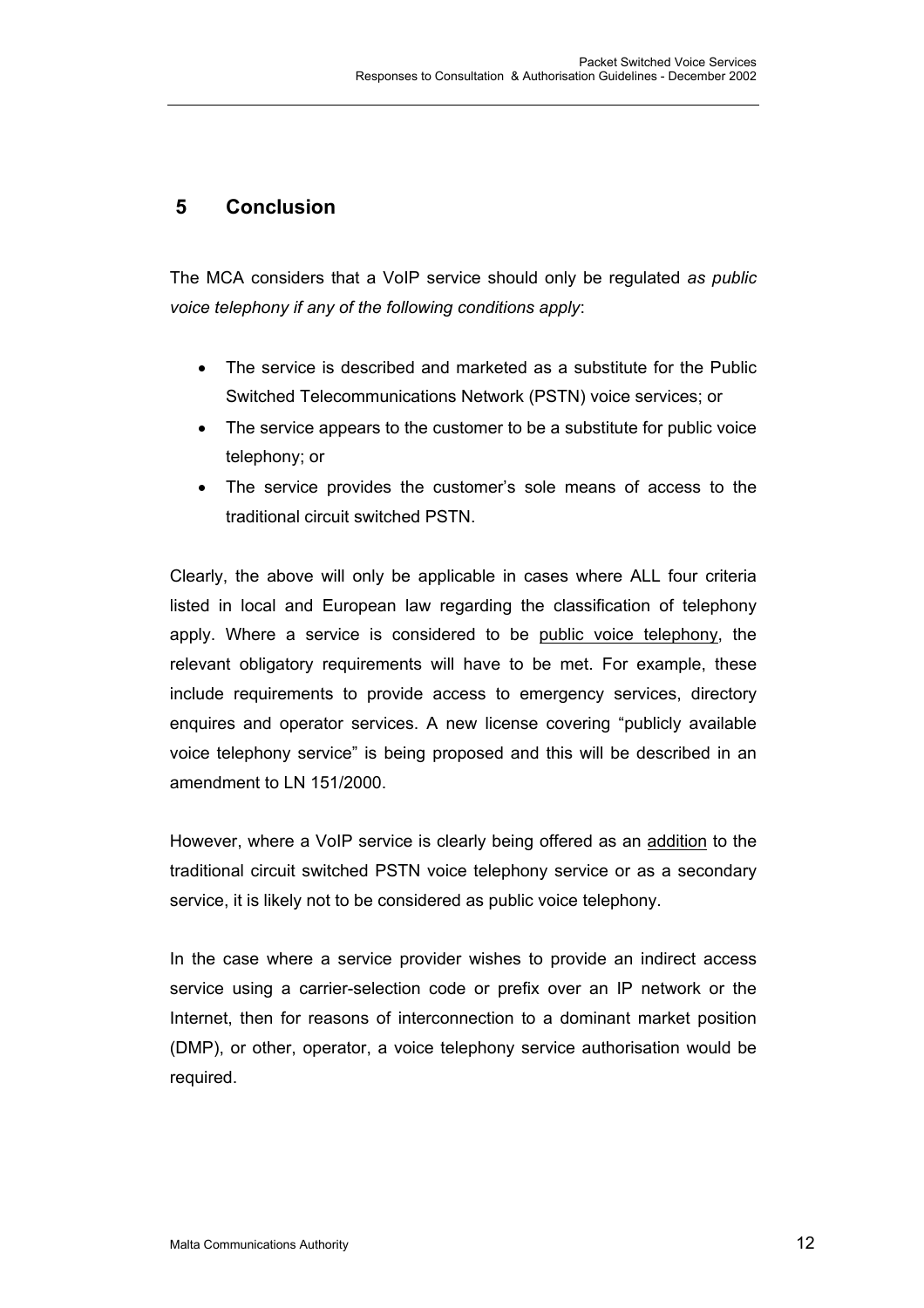The MCA will have a technology-neutral approach to VoIP regulation. Therefore, regulation that is relevant to voice telephony and interconnection is likely to be relevant irrespective of the technology. However, not all VoIP services are considered to be public voice telephony. Many Internet telephony services are not used, and cannot be used, by customers as a substitute for their existing telephone service.

Any organisation intending to also become an operator of:

- Public fixed telecommunications systems and services
- Fixed wireless telecommunications systems and services
- Cable Systems

will need to obtain the relevant licence and be bound by its obligations.

ISPs are only permitted to offer Internet access in their present license. However, packet voice services that traverse the public Internet cannot be considered to be telephony and as such should be regulated according to a regime applicable to Internet or Other Data Networks Service Providers. It is therefore the MCA's intention that Internet Service Providers will be free to offer VoIP as long as their service offering conforms to the criteria mentioned previously. Existing ISPs need no new or additional authorisations. New entrants will have to go through the authorisation procedure before commencing commercial operations.

Companies installing private networks may require authorization from the MCA. Notification of intention to install and operate such a network would have to be received by the MCA. Special attention will be given to networks that span more than a single entity or physical location. It is not envisaged that any licensing conditions will be imposed on private networks, or the deployment of IP-enabled PABXs. There are no regulatory implications for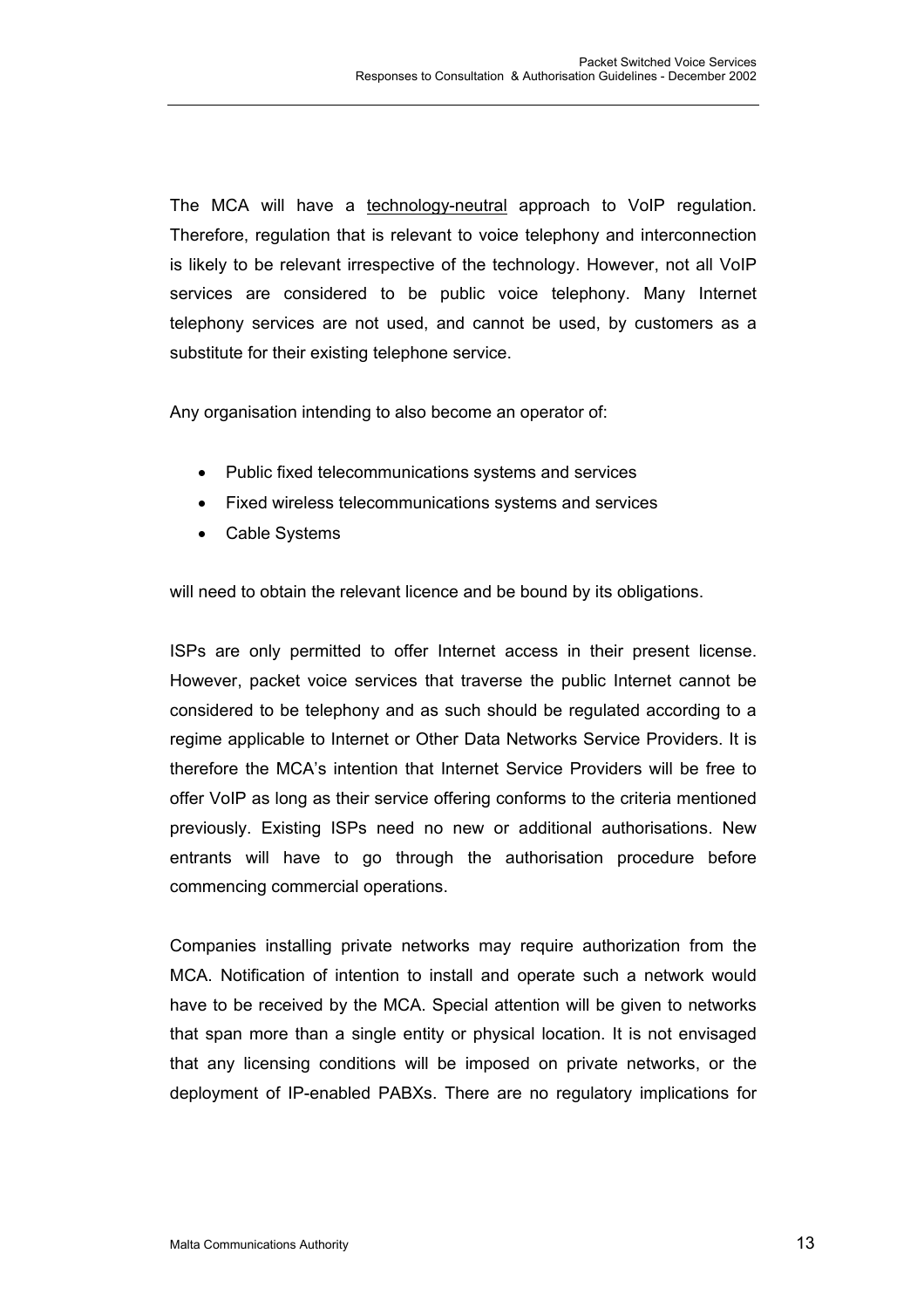the importation and use of equipment designed to facilitate VoIP service delivery except from the fact that it must conform to the provisions of the R&TTE Directive if such equipment is to be connected to the PSTN. Legal Notice 329 of 2001 transposed the R&TTE Directive 99/5/EC. The scope of these regulations is to ensure that imported goods are safe, do not cause interference with other equipment and are compatible with local services.

The evolution of the packet switched voice services market has just commenced and participation in this sector is envisaged to be healthy. New entrants now face minimal barriers and therefore choice to the consumer may be broadened. Customers can potentially make cheaper international calls but the quality of service is not typically guaranteed. Care therefore ought to be exercised by subscribers to such services especially in the case where any pre-payment is involved. The MCA wishes to see VoIP services marketed in an appropriate manner without any false or exaggerated claims being made as to service quality or reliability. Adherence to relevant Codes of Practice will be closely monitored to deliver a substantial degree of consumer protection.

The regulatory approach specified in these guidelines will serve in the interim period up to the introduction of a new authorisation regime that is consonant with the 2003 EU Regulatory Framework for Electronic Communications. It is envisaged that the new authorisation regime will, in the main, operate a general authorisation scheme. These guidelines will apply as from the 1<sup>st</sup> January 2003. Licensing, legal or technical queries should be addressed to the

**Malta Communications Authority**  "Il-Piazzetta", Suite 43/44, Tower Road, Sliema, SLM 16, Malta. Tel: (+356) 21 336 840. Fax: (+356) 21 336 846 Website: www.mca.org.mt E-mail: info@mca.org.mt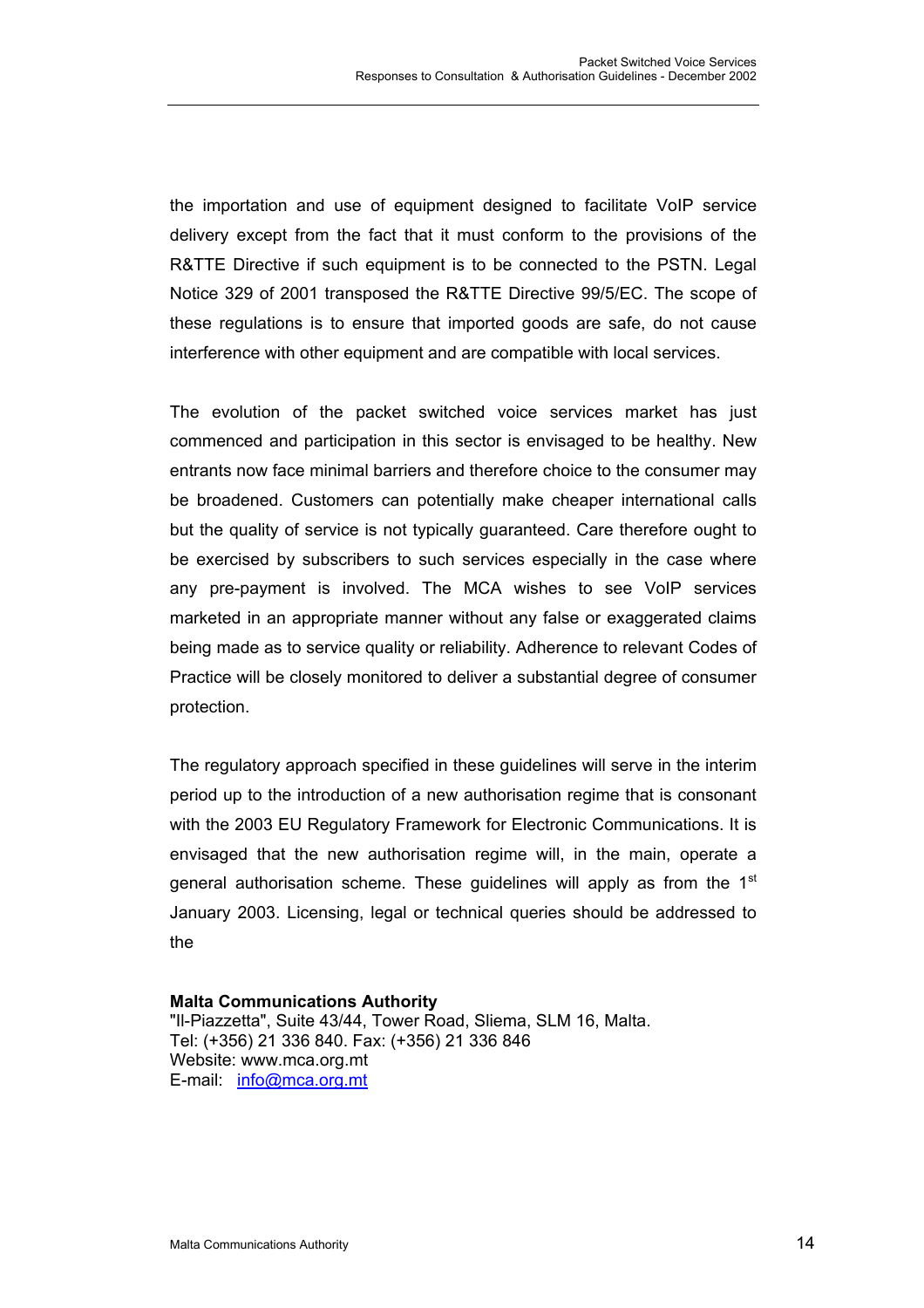### **License application forms may be downloaded from the above website and submitted to the Authority for consideration.**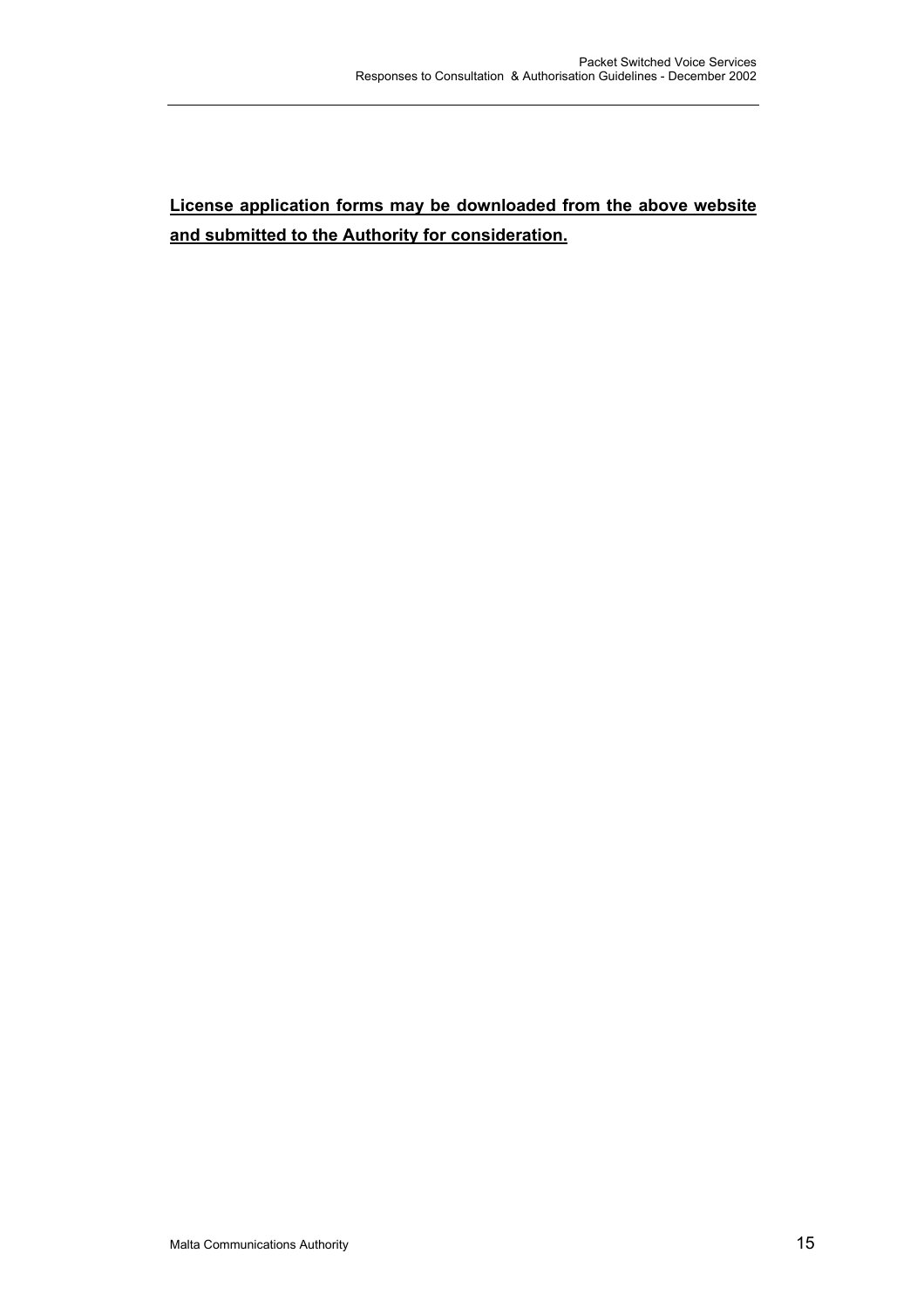### **Appendix A1 – Response Matrices**

## CQ 1: Packet voice classifications

| $1.10$ you in agroomont with those sidesmoduons. |                                                             |  |
|--------------------------------------------------|-------------------------------------------------------------|--|
| Maltacom                                         | Do not agree with the concept of classification.            |  |
| Melita Cable/VOL                                 | In agreement.                                               |  |
| Vodafone                                         | Agree. Classes are indicative of technologies<br>available. |  |
| <b>Techinvest</b>                                | Broadly agree with the classifications proposed.            |  |
| <b>CIMU</b>                                      | Clear definitions are needed to avoid confusion.            |  |

*Are you in agreement with these classifications?*

## CQ 2: Regulatory Framework

*Do you agree with the proposed format for the regulatory framework for VoIP services?*

| Maltacom          | Do not agree to the proposed format – claim CP is<br>"incomplete & often confusing", "incoherent". State<br>that the new EU framework should be adopted. |
|-------------------|----------------------------------------------------------------------------------------------------------------------------------------------------------|
| Melita Cable/VOL  | GA should be introduced asap.                                                                                                                            |
| Vodafone          | Feels omitted from list of VoIPSPs and that they<br>are able to do non-PSTN VoIP day 1.                                                                  |
| <b>Techinvest</b> | Agree. GA should be introduced asap.                                                                                                                     |
| <b>CIMU</b>       | Asks about licensing entity & procedures.                                                                                                                |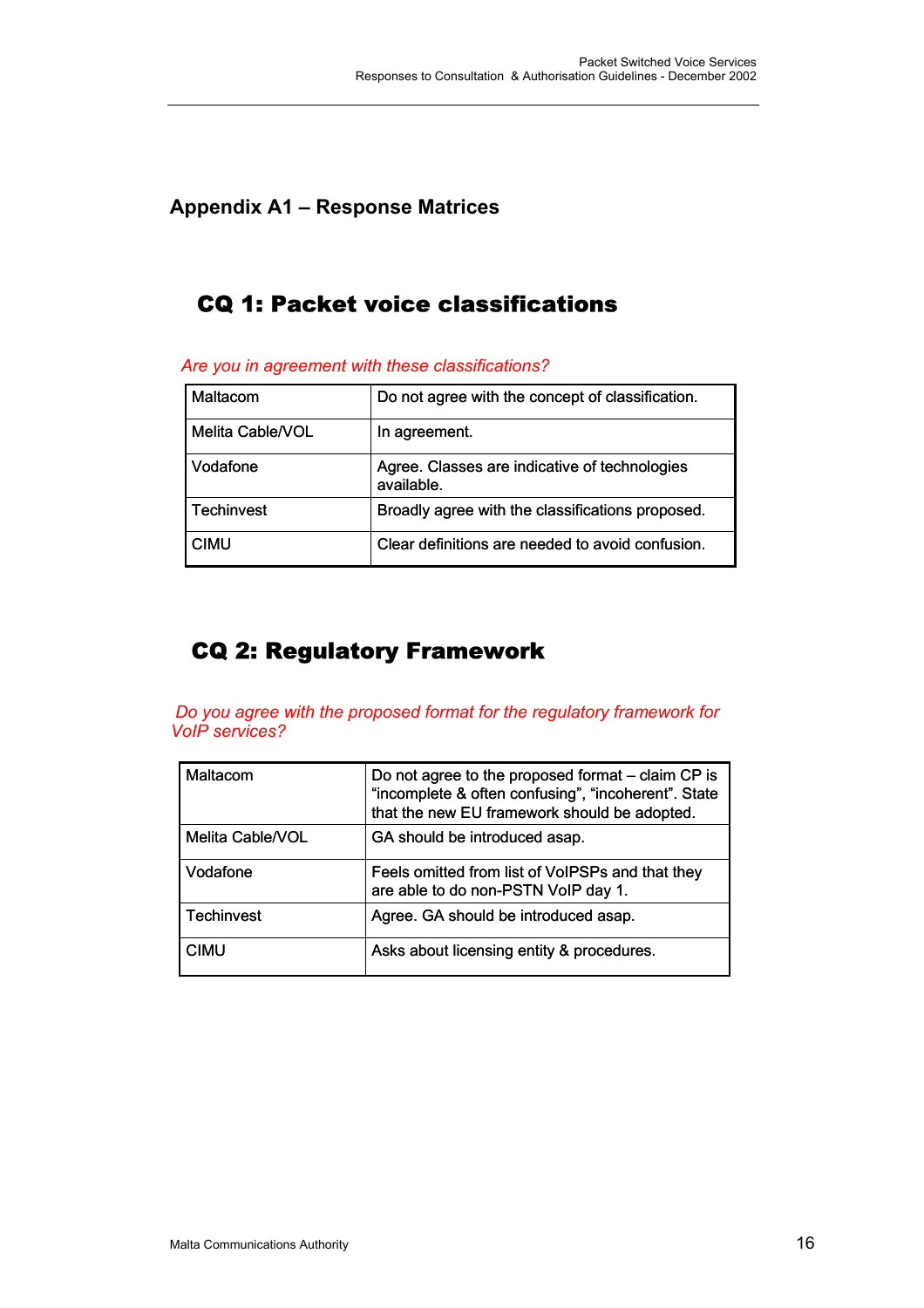## CQ 3: Authorisation Guidelines

| Maltacom          | Neither reasonable, adequate or technology-<br>neutral. Necessitates "Byzantine" processes. Seen<br>as reactive. Want EU regulatory framework. |
|-------------------|------------------------------------------------------------------------------------------------------------------------------------------------|
| Melita Cable/VOL  | Guidelines are "not unreasonable"                                                                                                              |
| Vodafone          | Reasonable & adequate.                                                                                                                         |
| <b>Techinvest</b> | Agree with categories 1 & 2. Feel that category 3<br>would be impossible to regulate. *                                                        |
| CIMU              | Where would MAGNET fit?                                                                                                                        |

*Do you feel that the guidelines are reasonable & adequate?*

*\* Explained later*

## CQ 4: Service Provider Obligations

#### *Do you consider the obligations to be reasonable & justified?*

| Maltacom         | Section is "unclear" and "not developed"<br>adequately. MCA should make more "concrete"<br>proposals. |
|------------------|-------------------------------------------------------------------------------------------------------|
| Melita Cable/VOL | Broadly agree. There may be some exceptions.                                                          |
| Vodafone         | Reasonable. Soft touch approach is favoured.<br>Comments about interconnection regime.                |
| Techinvest       | Agree on the whole. Some individual comments.                                                         |
| <b>CIMU</b>      | Ask questions re. Interconnection, service quality.                                                   |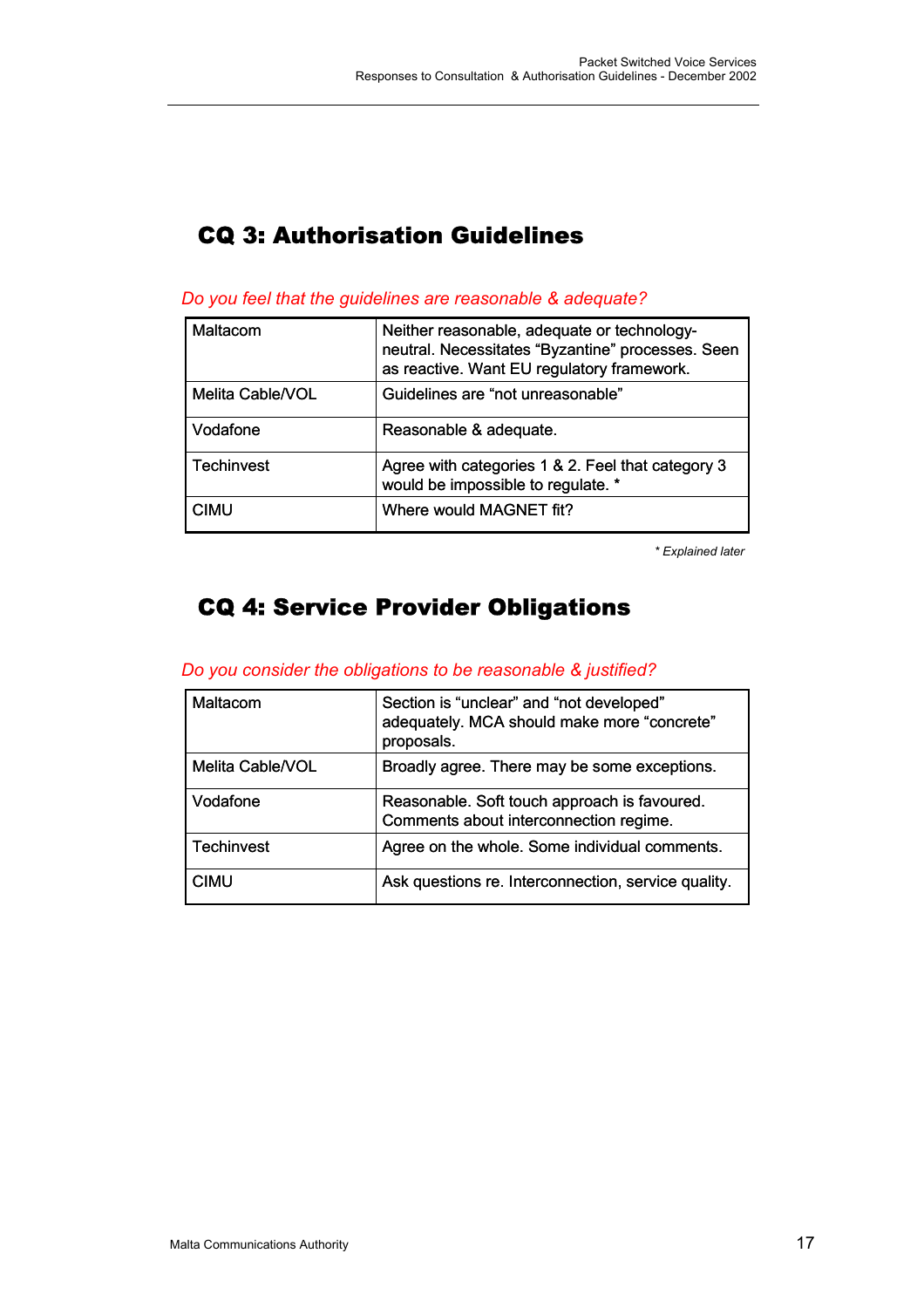# CQ 5 (8): Timeframes

#### *Do you agree with the proposed timeframes?*

| Maltacom         | Since the CP is "contradictory & muddled, at best<br>confusing & at times, obscure" they can't judge. |
|------------------|-------------------------------------------------------------------------------------------------------|
| Melita Cable/VOL | In agreement.                                                                                         |
| Vodafone         | No objection.                                                                                         |
| Techinvest       | No difficulty.                                                                                        |
| <b>CIMU</b>      | Would like to test prior to 2003.                                                                     |

## Other Remarks

| Maltacom         | Any diversion from the new EU regulatory<br>framework would be backward looking. MCA<br>should seek to protect competition & not<br>Maltacom's competitors. |
|------------------|-------------------------------------------------------------------------------------------------------------------------------------------------------------|
| Melita Cable/VOL | Concur in general with thrust of CP if designation<br>of telephony is as described.                                                                         |
| Vodafone         |                                                                                                                                                             |
| Techinvest       | Urge that licensing requirements should not be<br>barrier to entry. ISPs can do VoIP as long as it is<br>not PSTN substitute.                               |
| <b>CIMU</b>      | Proactive consideration by MCA is "highly<br>positive". Document appropriately & correctly<br>presents understanding & consideration of key<br>factors.     |